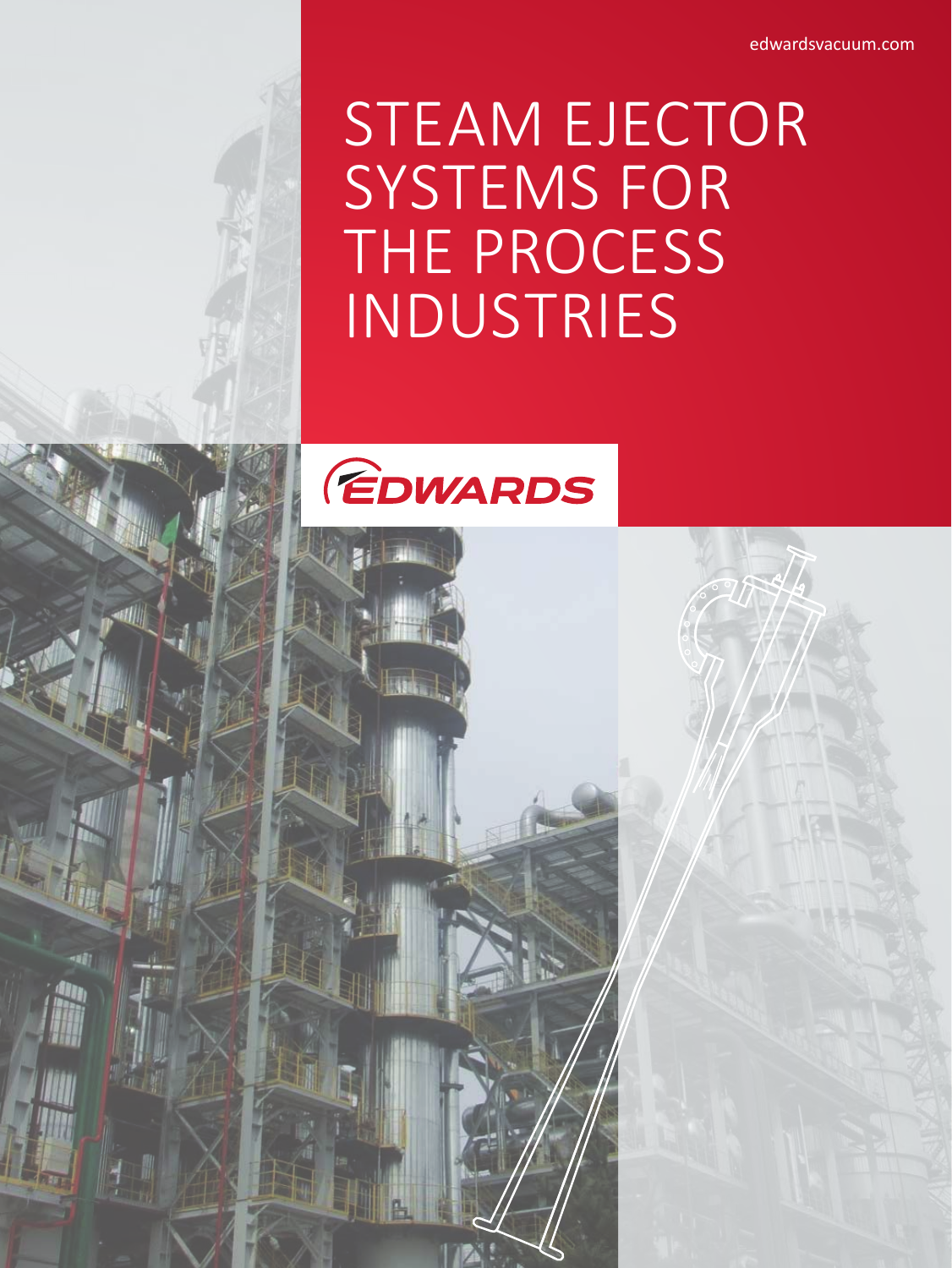

Through the acquisition of Hick Hargreaves in 2001 Edwards have been instrumental in the development of steam ejectors from the original crude single stage devices to the highly efficient multi stage systems of today.

Applications for steam ejectors increased throughout the 20th century and today Edwards has with many years of experience in the design, manufacture and supply of steam ejector systems to many demanding applications in the process industries.

The Custom Engineered Products group which has evolved from Hick, Hargreaves, combines many years of experience in process and mechanical design with project management skills for the supply of individual items of plant or the execution of complete projects including installation and commissioning.

## Applications

Steam Ejector technology is applied across all sectors of the process industry from huge capacity vacuum distillation units (VDU's) for petrochemical refineries to simple single stage models for reactor evacuation in chemical manufacture.

- Refinery vacuum systems
- Vacuum distillation units
- Flash evaporator for seawater desalination
- Edible oil processing
- Polymerisation
- Crystallisation
- Evaporative cooling
- Dewatering of fuel oils
- Chemical reactor evacuation





## EDWARDS THE PARTNER OF CHOICE

### **Edwards is a world leader in the design, technology and manufacture of vacuum equipment with over 95 years' history and more than 75 years' manufacturing experience.**

Edwards believes in delivering results that bring value to our customers by using our breadth of industry experience to identify and apply solutions to your problems. Using the most innovative and up-to-date modelling techniques, we can optimise the pumping configuration for customers to provide a system design giving the maximum performance in the most reliable and cost-effective way.

## STEAM EJECTOR SYSTEMS

### **The first steam ejectors were developed in the early 1900's. They were initially used to eject air from condensing plants on turbine systems.**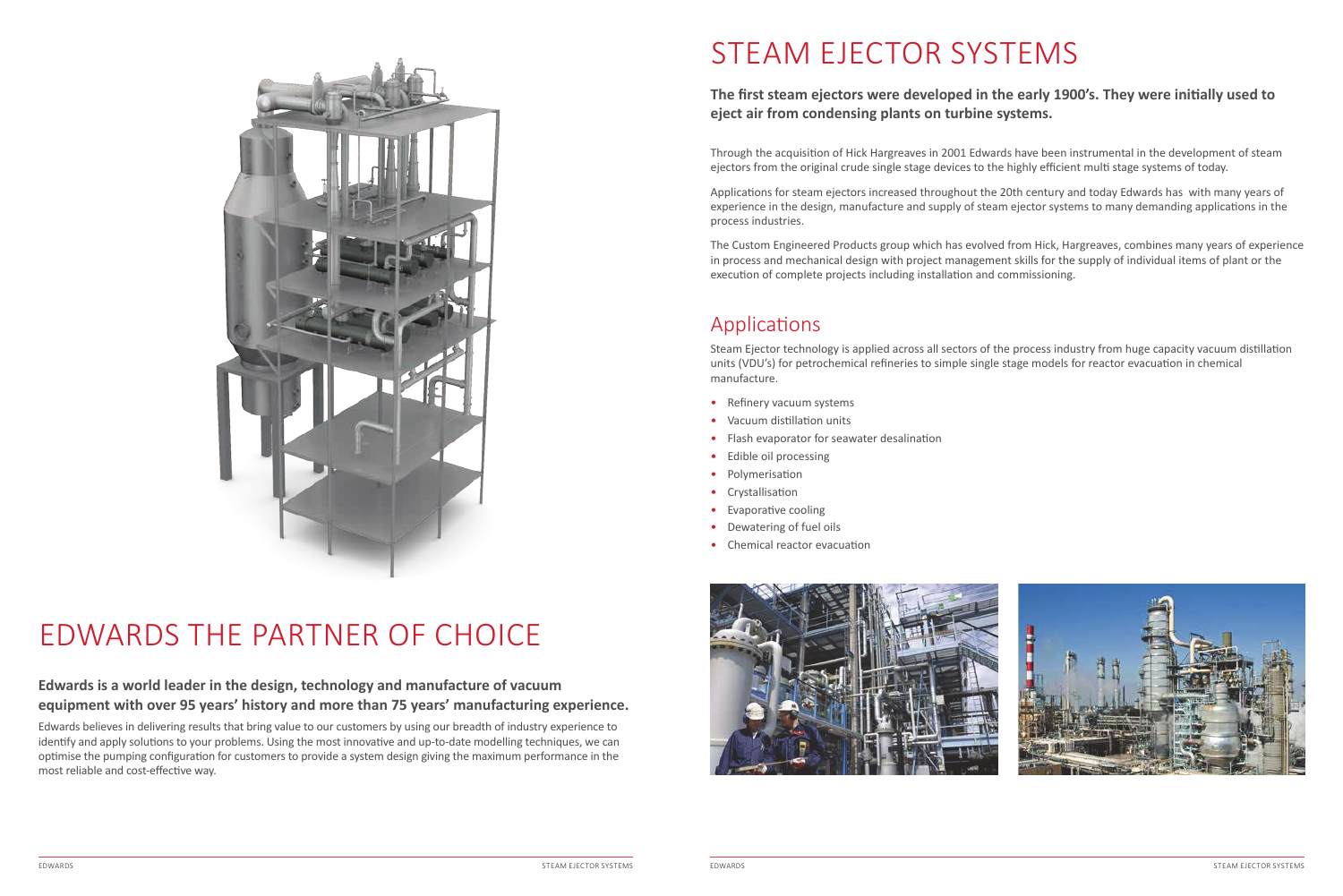



The inter-stage condenser can be either a direct contact or surface type either of which can be positioned at barometric height to enable gravity draining, or at low level which requires a condensate extraction pump to remove the condensed vapours.





### Operating Principles

The steam ejector is a simple device consisting of three basic components, a motive steam nozzle, a suction chamber and a mixing diffuser.

The motive steam enters the ejector through the motive fluid nozzle and is expanded into the mixing diffuser converting pressure energy into velocity energy. The steam entrains the suction gases and the mixture proceeds through the mixing diffuser where some of the velocity energy is reconverted back into pressure energy, enabling the mixture to be discharged at a higher pressure than the suction pressure. The achievable compression ratio is highly dependent upon the quantity of motive steam, therefore the practical compression ratio limit for a single stage unit is defined by economics. Larger capacity ejectors often utilise multiple steam nozzle technology, this has a significant benefit is steam usage when compared with single nozzle units.

### Multi Stage Steam Ejector Systems

Further efficiency gains can be made by utilising multi stage systems in favour of single stage models, in general it is more efficient in specific energy terms to use multi stage ejectors, this requires the use of intercondensers to remove the operating steam so that only the incondensable gases pass to the second stage reducing the amount of steam required. The diagram illustrates typical vacuum levels that can be achieved economically for a specific number of stages.

### Multi Stage Steam Ejector Performance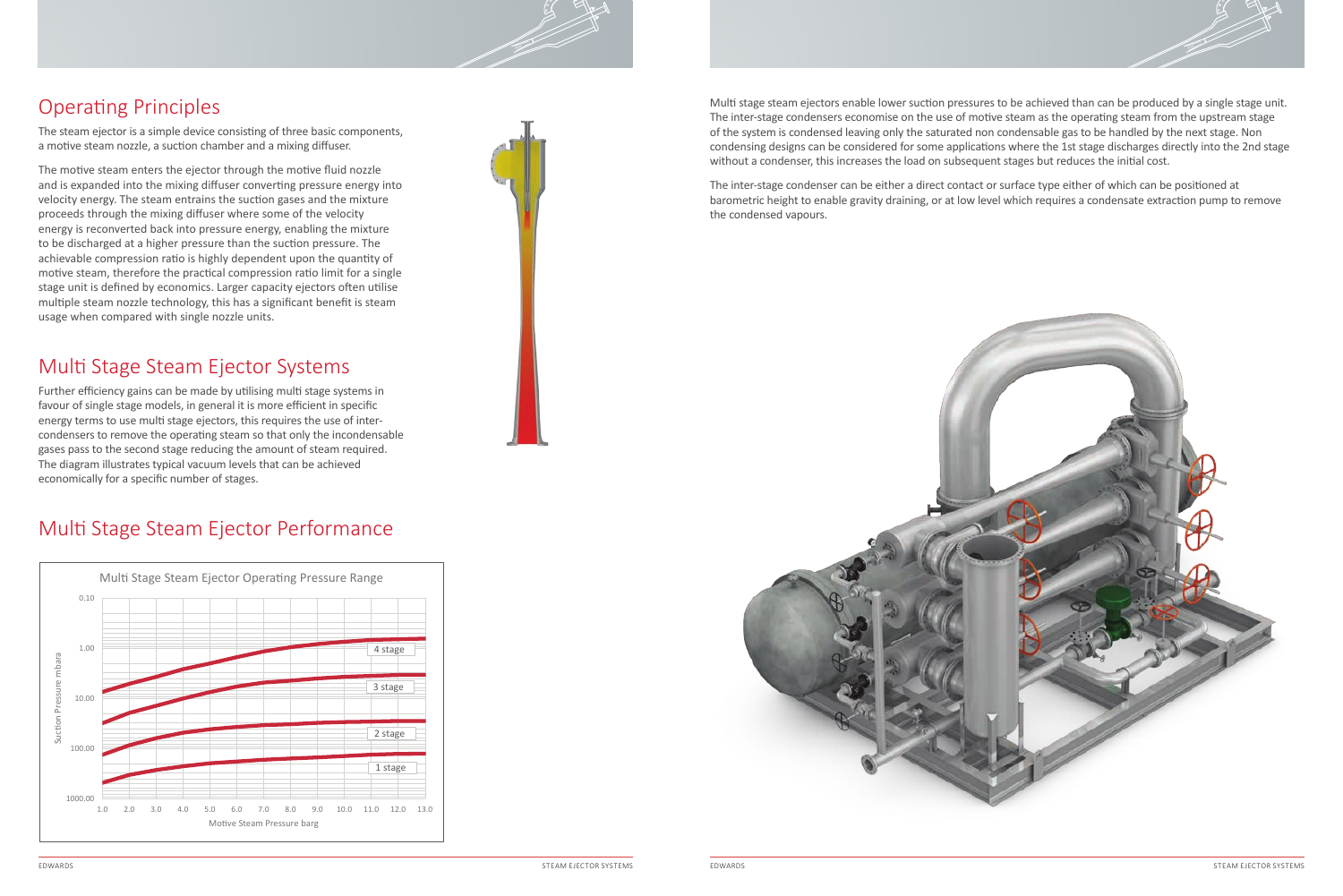- In house process design software
- Autodesk Inventor 3D CAD system, HTFS, Finglow
- Collaborative design process ensures optimum system performance
- ISO 9001 QA certification
- Compliant to international standards and design codes
- UK design and project and contract management
- Global procurement to suit specific project requirements



### Features and Benefits

- No moving parts low maintenance regime and spares inventory
- Able to handle high vapour loads without risk of cavitation
- Large internal clearances low risk of blockage due to fouling
- Tolerant to liquid slugs and process upsets no requirement for expensive knock out pots
- No suction capacity limitation eliminates multiple operating trains
- No inlet temperature limitations
- Materials of construction to suit process requirements
- Low capital cost relative to rotating equipment

### **Capabilities**

#### **Direct contact or jet condenser**

These operate by condensing the steam through direct contact with the cooling water, jet condensers typically use less cooling water than surface type but as the condensed vapours are in direct contact with the cooling water the treatment of the resulting effluent must be considered.

#### **Surface condensers**

Shell and tube type surface condensers can also be used as inter and after condensers, the key benefit being that as the cooling water is not in contact with the condensate then the potential effluent problem is greatly reduced.

#### **Hybrid Systems**

Multi stage systems can be designed utilising a liquid ring pump instead of the final stage ejector, this enables large vapour flows to be handled by the steam ejector system whilst significantly reducing the steam consumption and operating costs.





Steam ejector condenser package

### Information required at enquiry stage

- Brief description of the purpose for which the equipment is required
- Suction flow
- Composition and molecular weight
- Suction temperature and pressure
- System volume and evacuation time
- Motive steam normal and minimum pressures available as with maximum temperature if steam is superheated
- Cooling water temperature and pressure
- Installation type barometric or low level
- Preferred condenser type direct or indirect
- Applicable design codes